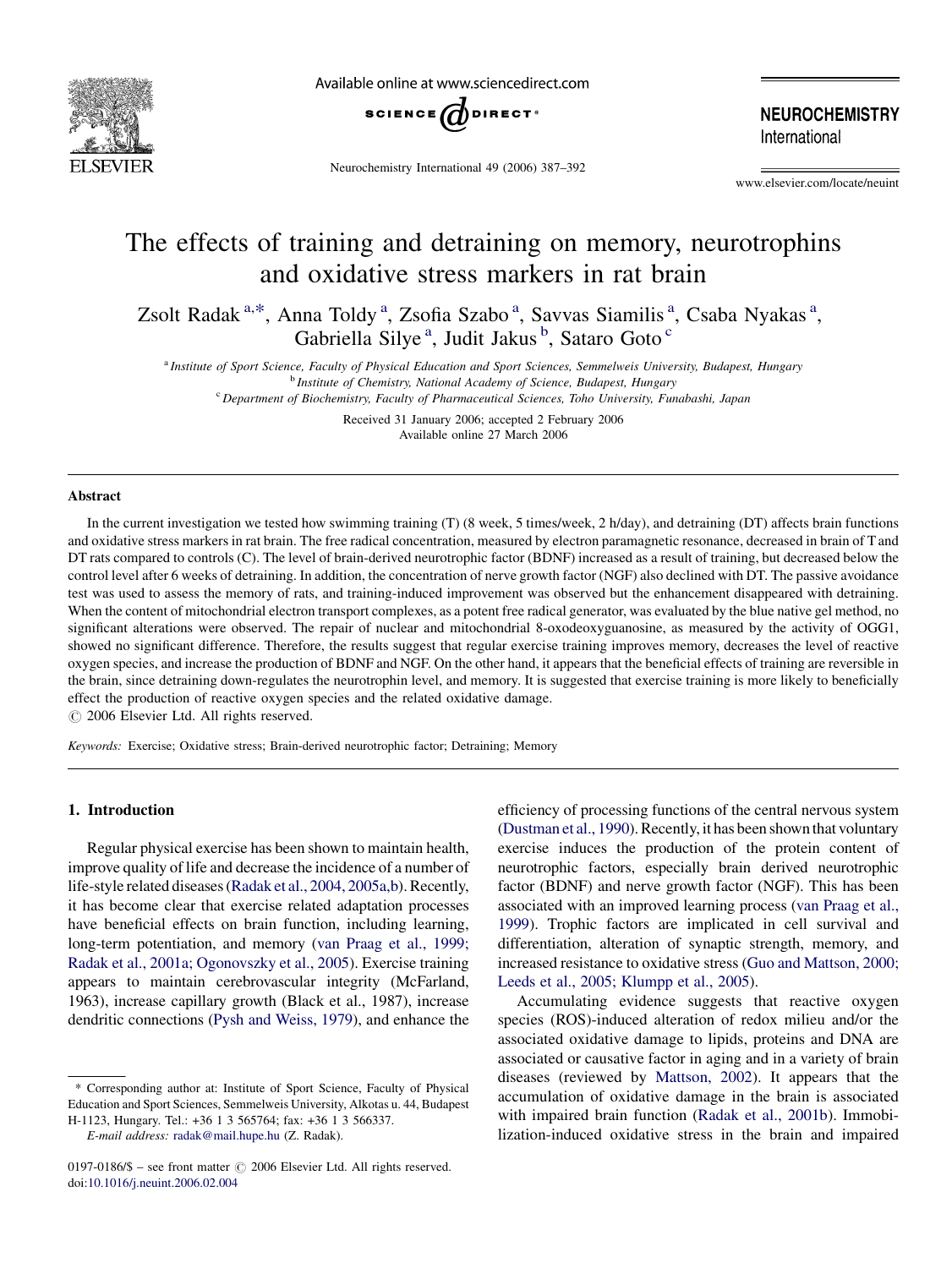memory were attenuated by exercise, and regular exercise has been shown to decrease the level of reactive carbonyl derivative, a marker of oxidative protein damage, and to prevent the age-related decline in memory and learning [\(Radak](#page-5-0) [et al., 2001a,b\)](#page-5-0).

Therefore, available information from separate studies suggests that exercise has a capability to alter the level of BDNF, NGF, memory and the rate of oxidative damage in brain of animals. On the other hand, the relationship between the oxidative damage/repair and trophic factors, have not been studied. In addition, most of the investigation on exercise and trophic factors applied voluntary exercise as a model, and the effects of enforced exercise, which is more similar to human exercise training, are not clear. The reversibility of the exerciseinduced adaptive process is well known for cardiovascular function and mitochondrial enzyme activity [\(Henriksson and](#page-4-0) [Reitman, 1977](#page-4-0)). The effects of detraining on brain function and oxidative stress- related processes are not known.

Therefore, we have designed an investigation to study the effect of regular exercise and detraining on memory, assessed by a passive avoidance test, BDNF and NGF content. The generation of free radicals, the oxidative damage of mitochondrial and nuclear proteins, and the activity of the DNA repair enzyme, OGG1, as well as the activity and content of nuclear proteasome complex, were measured to obtain information about the oxidative status of the cells. In addition, the content of mitochondrial electron transport complexes, a potential source of ROS generation, was investigated using Blue Native Gel polyacrylamide gel electrophoresis (BN-PAGE).

#### 2. Methods

#### 2.1. Animals

Twenty one male Wistar rats (13 month old) were used in the study and were cared for according to the guiding Principles for the Care and Use of Animals based upon the Helsinki Declaration, 1964. The study was approved by the local Animal Welfare Committee. Seven rats were randomly assigned to each of three groups: control (C), exercise trained (ET) and detrained (DT). ET and DT rats were subjected to swimming exercise for 8 weeks. Water temperature was maintained at 32  $\degree$ C and swimming duration was 60 min per day, 5 days a week for 4 weeks. Then, for the remaining 4 weeks, exercise was increased to 120 min a day for 5 days a week. Swimming was selected because no electric shock was required to promote this exercise protocol, and therefore, the stimuli of exercise would not interfere with the stimuli used during the passive avoidance test. After the 8 week exercise training the DT group was kept as the control group for an additional 8 weeks. One day after the last training session of the ET group and at the end of the 8 week detraining period, a passive avoidance test was used to assess the memory. Then the animals were decapitated and the brain was quickly removed, washed and stored at  $-80$  °C.

#### 2.2. Retention of the passive avoidance test

The passive avoidance behavior was investigated in a one-trial step-through paradigm ([Ader et al., 1972\)](#page-4-0). The measurement has been described previously [\(Radak et al., 2001a\)](#page-5-0). In brief, the assessment of the passive avoidance response was done by the registration of latency in entering the dark compartment one day following the electric foot-shock. Avoidance to enter the dark compartment during a 3 min period was set to 100% and a time-related percentage was given when the animals entered (50% was given to the animal if it entered the chamber after 1.5 min).

#### 2.3. Biochemical assays

The concentrations of BDNF and NGF were determined, from the hippocampal section of the brain, using the E-Max ImmunoAssay System (Promega, Madison, WI). Standard 96-well flat-bottom Corning ELISA plates were incubated with carbonate coating buffer containing either polyclonal anti-NGF or monoclonal anti-BDNF over-night at  $4^{\circ}$ C. The next day, the plates were blocked with 1 \* B&S buffer for 1 h at room temperature. Serial dilutions of known amounts of NGF and BDNF, ranging from 500 to 0 pg, were performed in duplicate for the standard curve for each set of tissue. For both the standards and the samples,  $100 \mu l$  was added to each well in duplicate, and incubated for 6 h (NGF) or 2 h (BDNF) at room temperature. The wells were then incubated with a secondary monoclonal anti-NGF (overnight at  $4^{\circ}$ C) or antihuman BDNF polyclonal antibody (1 h at room temperature). Then, the wells were incubated with anti-rat IgG (NGF) or anti-IgY (BDNF) conjugated to HRP for 2.5 h (NGF) or 1 h (BDNF) at room temperature. A TMB solution was used to develop color in the wells for ten min at room temperature. The reaction was stopped with the addition of 1 N HCl to the wells. The absorbance was read at A450 (Molecular Devices ThermoMax microplate reader, with SOFTmax PRO v3.1.

#### 2.4. Electron paramagnetic resonance

The electron paramagnetic resonance (EPR) measurements were carried out as described by [Stadler et al. \(2003\).](#page-5-0) In brief, the measurementswere carried out using an X-Band computer-controlled EPR spectrometer, constructed by Magnettech GmbH (Berlin, Germany). Approximately 100 mg of cerebellum were frozen into a rod-shaped form and spectra of the samples were recorded at 77 K using a quartz finger Dewar filled with liquid nitrogen. Instrument settings were: 100 kHz modulation frequency, 0.7050 mT modulation amplitude, 18 mW microwave power, 1 min scan time, and 20.63 mT field sweep. For evaluation, a double integration method of the EPR signals, with Mn/MnO as an internal standard, was used, and the data were expressed as arbitrary units.

#### 2.5. Excision assay

Whole brain samples were homogenized with buffer (HB) containing 20 mM of Tris (pH 8.0), 1 mM of EDTA, 1 mM of dithiothereitol, 0.5 mM of spermidine, 0.5 mM spermine, 50% glycerol and protease inhibitors. The nuclear and mitochondrial fraction was separated by centrifugation. After centrifugation (1000  $\times$  g for 10 min at 4 °C), the pellet was re-suspended in HB and centrifuged again. Then, the pellet was re-suspended in HB with 0.5% NP40 and centrifuged. Next, the pellet was washed twice in HB. After centrifugation the pellet was rocked for 30 min after the addition of a 1/10 vol/vol of 2.5 M KCl and centrifuged at 14 000 rpm for 30 min. The supernatant aliquots were and stored at  $-80$  °C. The protein levels were measured by the BCA method. For the separation of mitochondria, the supernatant of the first centrifugation was centrifuged at  $14000 \times g$  for 30 min at 4 °C. Then the supernatant was re-suspended in HB and re-centrifuged three times. The pellet was dissolved in 0.5 ml HB. The final pellet was suspended in HB containing 0.5% Triton X –100, and kept on ice for 20 min. The protein levels were again measured by the BCA method.

The assay was carried out according to the protocol described by [Cardozo-Pelaez et al. \(2000\)](#page-4-0). In brief, twenty picomoles of synthetic probe containing 8-OHdG (Trevigen, Gaithersburg, MD, USA) were labeled with  $P^{32}$  at the 5' end using polynucleotide T4 kinase (Boeringer Mannheim, Germany). For the nicking reaction, protein extract  $(2 \mu g)$  was mixed with 20  $\mu$ l of a reaction mixture containing 0.5 M of N-[2-hydroxyethel]piperazine- $N'$  –[ethanesulfonic acid], 0.1 M EDTA, 5 mM of dithiolthreitol, 400 mM KCl, purified BSA and labeled probe (approximately 2000 cpm). The reaction was carried out at 30  $^{\circ}$ C for 5–15 min and stopped by placing the solution in ice. Then  $30 \mu l$  chloroform were added and samples were centrifuged and 15  $\mu$ l taken and mixed with loading buffer containing 90% formamide, 10 mM NaOH, and blue–orange dye. After three min heating at 95 °C, samples were chilled and loaded into polyacrylamide gel (20%) with 7 M urea and  $1 \times$  TBE and run at 400 mV for 2 h. Gels were quantified using BAS 2000 Bioimaging Analyzer (Fuji Film Co., Japan). Radioactive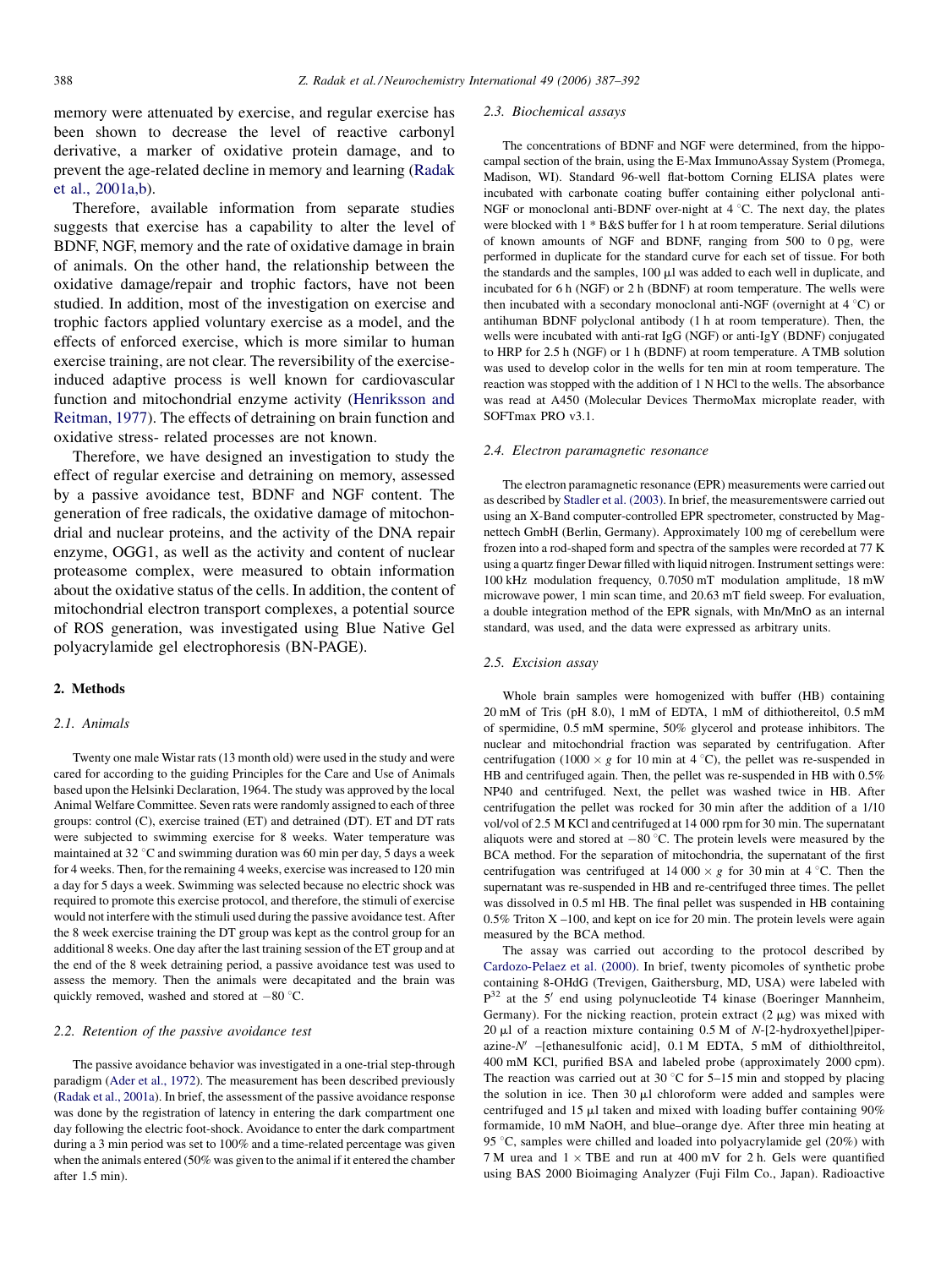signal densities were determined using the software designed for this system.

#### 2.6. Proteasome activity and content

The chymotrypsin-like activity of proteasome complex from nucleus was determined fluorometrically by measuring the release of 7-amino-4-methylcoumarin from the peptides succinyl-Leu-Leu-Val-Tyr-MCA (SUC-LLVY-MCA) at 380 nm excitation and 440 nm emission, respectively, [\(Hayashi](#page-4-0) [and Goto, 1998\)](#page-4-0) from the cytosolic and nuclear fraction of brain homogenates. The generation of antiserum against RC2 subunit of the proteasome complex was done according to the protocol described earlier by Hayashi and Goto in our laboratory (1998). Nucelar proteins were separated by SDS–PAGE using 4% stacking and 15% separation gels. After electrophoresis the proteins were transferred to PVDF membrane (Millipore, Bedford, MA) with 0.025 M Tris–HCl buffer (pH 8.3) containing 0.192 M glycine. The membrane was soaked in 5% dried milk in phosphate-buffered saline (PBS)-0.1% Tween 20 to block non-specific binding of the antibodies, incubated for 2 h at room temperature with the rabbit proteasome antiserum at a dilution of 1:5000 and then reacted with  $^{125}$ I-Protein A (2  $\mu$ Ci). The membrane was then washed with PBS-0.1% Tween 20 and exposed to an imaging plate overnight. The immunological signals were visualized in a BAS 2000 Bioimaging Analyzer (Fuji Film Co., Japan).

#### 2.7. Blue native gel

Mitochondria were prepared as described by [Schagger, 1996.](#page-5-0) Briefly, brain was homogenized in buffer A (500 mM Tris–HCl (pH. 7.4), 0.25 M sucrose, 500 mM EDTA, 0.2 mM phenylmethylsulfonyl fluoride (PMSF) at a ratio of 25 µL/mg tissue. Homogenized samples were centrifuged at 20 000  $\times$  g for 20 min. Mitochondria-enriched pellets were dissolved in buffer 2 [1 M aminocaproic acid, 50 mM bis–Tris–HCl, 1 mg/mL pepstatin, 1 mg/mL leupeptin, 10  $\mu$ L/mL PMSF, and 20  $\mu$ m N-p-tosyl-L-phenylalanine chloromethyl ketone (TPCK), pH 7.0] at a ratio of 4  $\mu$ L/mg tissue and freshly prepared 10% dodecyl maltoside was then added at  $2 \mu L/mg$  tissue to dissolve membrane proteins. These homogenates were centrifuged at  $100\,000 \times g$  for 15 min. The supernatants were collected and used for ETC enzymatic assays. Protein concentrations in the supernatants were determined by the BCA assay. The methods have been described in detail ([Jung et al., 2000\)](#page-4-0). The proteins were separated on a gradient gel (5–13% polyacrylamide) with a 4% polyacrylamide stacking gel. Then, micrograms of each sample were loaded onto the gels and then electrophoresed with 1.5 mA of constant current per gel at  $4^{\circ}$ C. Finally, the gels were stained with Coomassie blue for protein content measurement by densitometry.

#### 2.8. Statistical analysis

The statistical significance was assessed by ANOVA, followed by Tukey's posthoc test and Pearson's correlation. The significance level was set at  $p < 0.05$ .



Fig. 1. On the second day of the passive avoidance test electric shock was delivered to the rats when they entered the dark chamber. The panel shows the latency time of control (C) trained (T) and detrained (DT) animals. Exercise increased the latency significantly, which could represent better memory. Values are mean  $\pm$  S.D. for six animals per group. \*  $P < 0.05$  vs. control.



Fig. 2. The EPR data revealed that the free radical concentration was decreased by training and detraining in the cerebellum of the experimental animals. Values are mean  $\pm$  S.D. for six animals per group. \*  $P < 0.05$  vs. control.

#### 3. Results

The brain performance, assessed by a passive avoidance test, improved significantly with exercise training. But, after detraining, the control and detraining animals did not differ (Fig. 1). On the other hand, the level of free radical species in the cerebellum decreased as a result of exercise training and this beneficial effect was not eliminated, by detraining (Fig. 2). Since the activity of the DNA repair enzyme, OGG1, did not change, either in nucleus (Fig. 3) or mitochondria, with training or detraining ([Fig. 4](#page-3-0)), the lower level of free radical production and unchanged OGG1 activity suggest better protection of nuclear and mitochondrial DNA. The proteasome activity and content were measurable in the nucleus, but were not altered by training or detraining (data are not shown), which suggests that significant modifications of proteins did not occur with training and/or detraining. Exercise training significantly increased the protein content of BDNF, compared to control animal results, while detraining resulted in a decreased level of BDNF, when compared to

#### Subs trate 5' [32P]GAACTAGTGGATCCCCCGGGCTGC 3'



Fig. 3. The repair of nuclear 8-oxoguanonine was measured by the activity of OGG1, which was not altered by training or detraining. Representative data of three animals from each group is shown in the panel.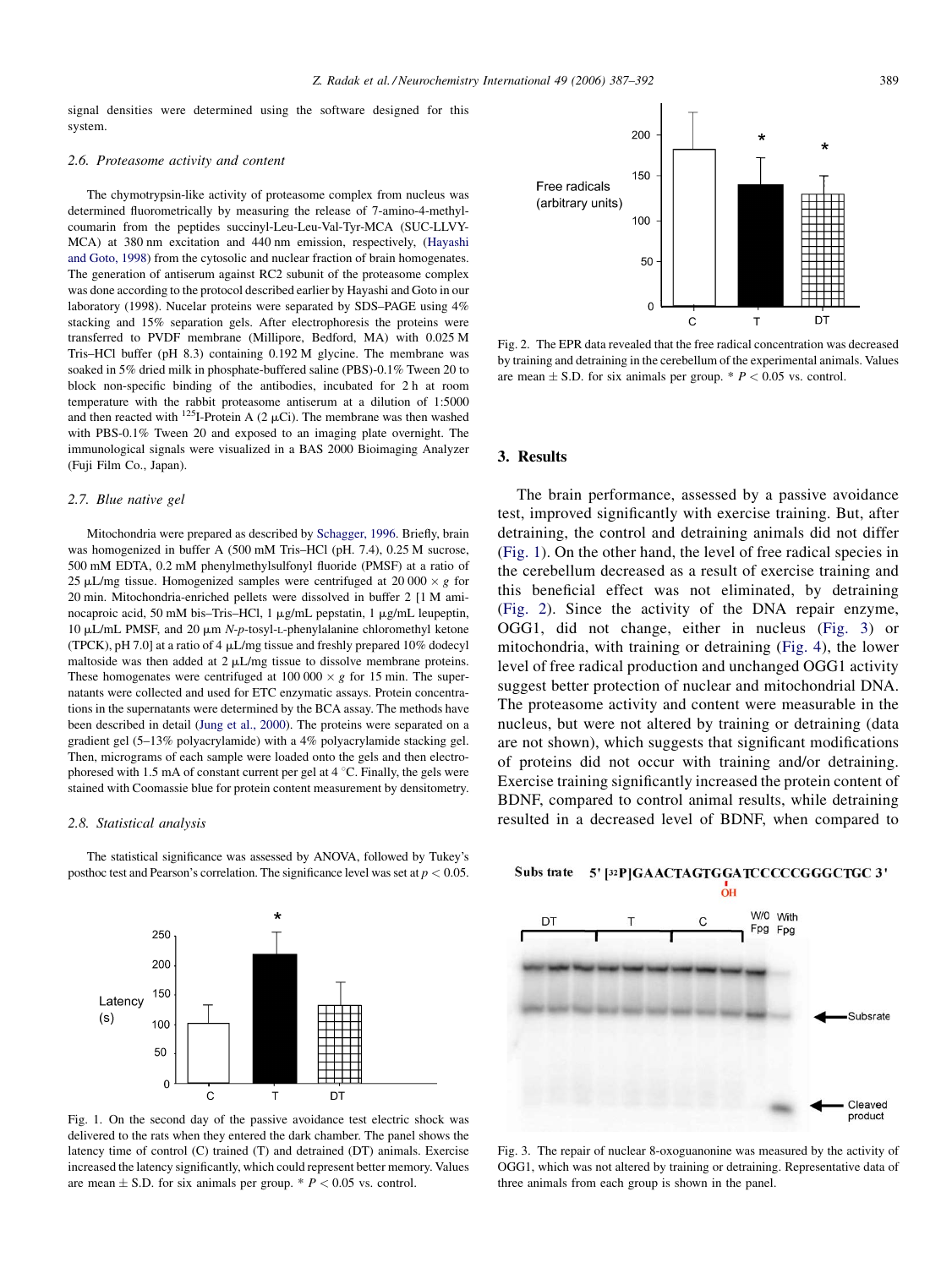<span id="page-3-0"></span>

Fig. 4. The activity of OGG1 in the mitochondria was not significantly changed by training or detraining. Representative data of three animals from each group is shown in the panel.

sedentary rat data (Fig. 5). The protein level of NGF was not induced by exercise training, but decreased due to the detraining, suggesting adverse effect of sedentary life (Fig. 6). The blue native gel data revealed that exercise did not significantly alter the content of electron chain complexes (Fig. 7). 4. Discussion



Fig. 5. Exercise training increased and detraining decreased the protein content of BDNF measured by ELISA method. Values are mean  $\pm$  S.D. for six animals per group.  $* P < 0.05$  vs. control.  $* P < 0.05$  vs. trained.



Fig. 6. The protein content of NGF was decreased as a result of detraining compared to control and trained rats. Values are mean  $\pm$  S.D. for six animals per group.  $* P < 0.05$  vs. control.  $* P < 0.05$  vs. trained.



Fig. 7. The blue native gel data revealed that the content of mitochondrial electron transport chain complexes did not change by training or detraining. Representative data of three animals from each group are shown displayed. The numbers of complexes are on the right.

It is well demonstrated that regular exercise has beneficial effects on brain function, including better memory [\(Radak](#page-5-0) [et al., 2001a,b](#page-5-0)), increased capillarization ([Fabel et al., 2003\)](#page-4-0), brain plasticity [\(Cotman and Berchtold, 2002\)](#page-4-0), proteasome activation and up-regulation of the antioxidant system [\(Radak](#page-5-0) [et al., 2000](#page-5-0)). In the present study, we have shown, that some of these changes are reversible, such as an improvement in memory. Moreover, there is a negative re-bound in BDNF and NGF content after detraining. Reduction in BDNF and NGF concentration occurred when compared to control levels, while no significant differences were noted in the memory of control and detrained animals. This may indicate that the changes in memory are not entirely dependent on neurotrophin concentration, and therefore, other controlling factors cannot be ruled out. The concentration of free radicals, as assessed by ESR, suggests that exercise can reduce the free radical concentration and moreover, lower level of radicals as was observed in the detrained brain.

The induction of BDNF (NGF) could be strongly dependent on the activation of cyclic AMP response element binding protein (CREB), which has been shown to be very sensitive to redox state [\(El Jamali et al., 2004\)](#page-4-0). In the current experimental conditions, it seems unlikely that free radical-associated induction of CREB played a significant role in the increased BDNF level caused by exercise. On the other hand, since an exercise- mediated increase in BDNF mRNA level was prevented by L-N-nitro-L-arginine-methyl ester, a nitric oxide synthase (NOS) inhibitor, this suggests that NO plays an important role in the regulation of BDNF. A recent study by [Zheng et al. \(2005\)](#page-5-0) indicates that exercise up-regulates the mRNA expression of NOS in paraventricular nuclei. The results of the present study cannot elucidate, the mechanisms by which the BDNF and NGF levels were regulated.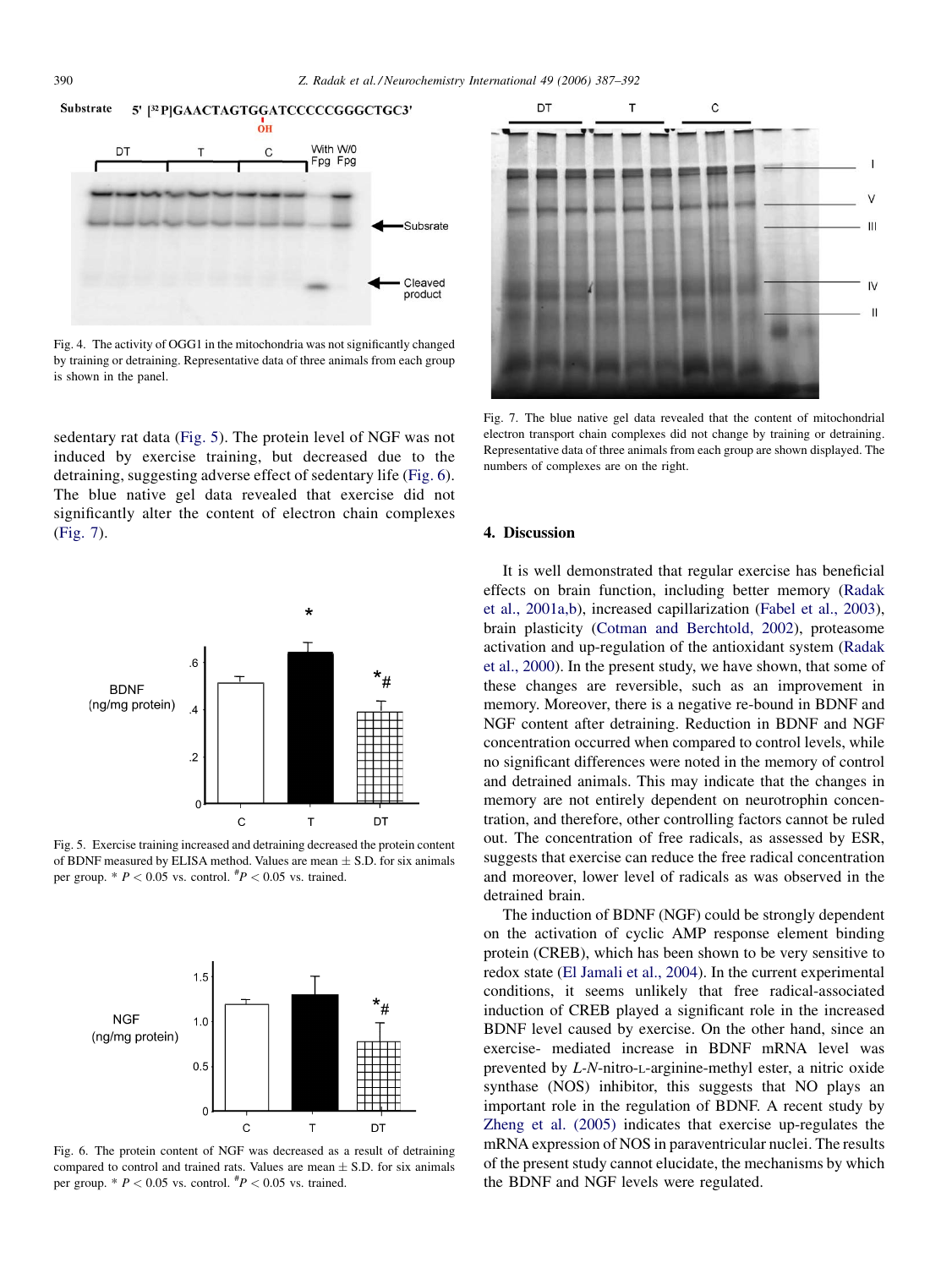<span id="page-4-0"></span>ROS and the associated oxidative damage have been suggested as one of the possible regulating factors of brain function (Carney et al., 1991; Radak et al., 2001a,b). Oxidative damage can be a stimulating factor for the damage repair enzymes [\(Radak et al., 2005a,b](#page-5-0)). The integrity of cellular DNA has a vital importance for life. Base excision repair enzymes (BER) are specialized to remove the oxidatively-damaged bases. The first step of BER is executed by DNA glycosylases, which recognize and removes the damaged base. The 8 oxoguanonine is primary repaired by 8-oxoG-DNA glycosylase (OGG1), if it remains un-repaired it leads to increased mutation, hence jeopardizing the viability of the cells. To our knowledge, this is the first study, which measures the nuclear and mitochondrial activity of OGG1 after exercise. The activity did not change in either cell components, suggesting that exercise did not increase the concentration of DNA damage in nucleus and mitochondria. Marathon running has been shown to result in an increased activity of OGG1 in skeletal muscle ([Radak et al., 2001a,b\)](#page-5-0), and it has been demonstrated that regular exercise decreases DNA damage and up-regulates the activity of OGG1 in skeletal muscle of trained animals ([Radak et al., 2002](#page-5-0)). These earlier data were obtained from crude cell extracts and therefore the site of increase remains unknown. The present data suggest that the DNA in nucleus and mitochondria of neuro cells in the brain is not affected by exercise training.

To our knowledge this is the first exercise-relating study in which, the nuclear activity of proteasome complex has been measured, although no alteration was found by exercise training or detraining. Altered protein degradation plays a role in the development of Alzeheimer's and Parkinson diseases (Mattson, 2000). Exercise has been show to increase the activity of proteasome and nephrilisin (enzyme involved in beta-amyloid degradation), which can significantly increase the degradation, and decrease the content of beta-amyloid (Lazarov et al., 2005). The degradation of damaged proteins in the cytosol is very important, but the activity of proteasome in the nucleus is also vital for cell survival. Here we show, for the first time, that the nuclear activity of proteaosme complex did not change with exercise training and de-training.

Mitochondrial electron chain complexes have been suggested to be an active contributors of free radical release. The blue native gel method allows the study of the protein content of mitochondrial complexes. This is one of the first investigations, which has applied the blue native gel method in an exercise study. However, no differences which were caused by exercise or detraining, in the protein content of electron transport complexes were detected. One should point out, that for the separation of nuclear and mitochondrial fractions the whole brain was used, which naturally contains neurons and other cells as well, not allowing to restrict the findings to the population of neurons.

The data from the present study suggest that exercise training increases the memory of rats, but this increase is temporary, since the memory fails with detraining. It appears that the exercise-induced improvement in memory is partially independent from the concentration of BDNF and NGF. Due to the decreased free radical concentration with exercise training, the repair or degradation of oxidative DNA and protein damage was unaffected, suggesting that training or detraining did not result in an oxidative challenge to the brain.

### Acknowledgements

The present work was supported by the Hungarian grants: (ETT 38388, OTKA 42629, TéT JAP13/02) of Z. Radák. The authors are grateful for the fruitful discussion and help of Prof. A.W. Taylor in finalizing of this manuscript.

#### References

- Ader, R., Weijnen, J.A., Moleman, P., 1972. Retention of a passive avoidance response as a function of the intensity and duration of electric shock. Psychological Sci. 26, 125–128.
- Cardozo-Pelaez, F., Brooks, P.J., Stedeford, T., Song, S., Sanchez-Ramos, J., 2000. DNA damage, repair, and antioxidant systems in brain regions: a correlative study. Free Radical Biol. Med. 28, 779–785.
- Carney, J.M., Starke-Reed, P.E., Oliver, C.N., Landum, R.W., Cheng, M.S., Wu, J.F., Floyd, R.A., 1991. Reversal of age-related increase in brain protein oxidation, decrease in enzyme activity, and loss in temporal and spatial memory by chronic administration of the spin-trapping compound N-tertbutyl-alpha-phenylnitrone. Proc. Natl. Acad. Sci. USA 88, 3633–3636.
- Cotman, C.W., Berchtold, N.C., 2002. Exercise: a behavioral intervention to enhance brain health and plasticity. Trends Neurosci. 25, 295–301.
- Dustman, R.E., Emmerson, R.Y., Ruhling, R.O., Shearer, D.E., Steinhaus, L.A., Johnson, S.C., Bonekat, H.W., Shigeoka, J.W., 1990. Age and fitness effects on EEG, ERPs, visual sensitivity, and cognition. Neurobiol. Aging 11, 193– 200.
- El Jamali, A., Freund, C., Rechner, C., Scheidereit, C., Dietz, R., Bergmann, M.W., 2004. Reoxygenation after severe hypoxia induces cardiomyocyte hypertrophy in vitro: activation of CREB downstream of GSK3beta. FASEB J. 18, 1096–1098.
- Fabel, K., Fabel, K., Tam, B., Kaufer, D., Baiker, A., Simmons, N., Kuo, C.J., Palmer, T.D., 2003. VEGF is necessary for exercise-induced adult hippocampal neurogenesis. Eur. J. Neurosci. 18, 2803–2812.
- Guo, Z.H., Mattson, M.P., 2000. Neurotrophic factors protect cortical synaptic terminals against amyloid and oxidative stress-induced impairment of glucose transport, glutamate transport and mitochondrial function. Cereb. Cortex 10, 50–57.
- Hayashi, T., Goto, S., 1998. Age-related changes in the 20S and 26S proteasome activities in the liver of male F344 rats. Mech. Ageing Dev. 102, 55–66.
- Henriksson, J., Reitman, J.S., 1977. Time course of changes in human skeletal muscle succinate dehydrogenase and cytochrome oxidase activities and maximal oxygen uptake with physical activity and inactivity. Acta Physiol. Scand. 99, 91–97.
- Jung, C., Higgins, C.M., Xu, Z., 2000. Measuring the quantity and activity of mitochondrial electron transport chain complexes in tissues of central nervous system using blue native polyacrylamide gel electrophoresis. Ann. Biochem. 286, 214–223.
- Klumpp, S., Kriha, D., Bechmann, G., Maasssen, A., Maier, S., Pallast, S., Hoell, P., Krieglstein, J., 2005. Phosphorylation of the growth factors bFGF, NGF, and BDNF: a prerequaisite for their biological activity. Neurochem. Int. 48, 131–137.
- Lazarov, O., Robinson, J., Tang, Y.P., Hairston, I.S., Korade-Mirnics, Z., Lee, V.M., Hersh, L.B., Sapolsky, R.M., Mirnics, K., Sisodia, S.S., 2005. Environmental enrichment reduces Aixta levels and amyloid deposition in transgenic mice. Cell 120, 572–574.
- Leeds, P., Leng, Y., Chelecka-Franaszek, E., Chuang, D.M., 2005. Neurotrophins protect against cytosine arabinoside-induced apoptosis of immature rat cerebellar neurons. Neurochem. Int. 46, 61–72.
- Mattson, M.P., 2000. Neuroprotective signaling and the aging brain: take away my food and let me run. Brain Res. 886, 47–53.